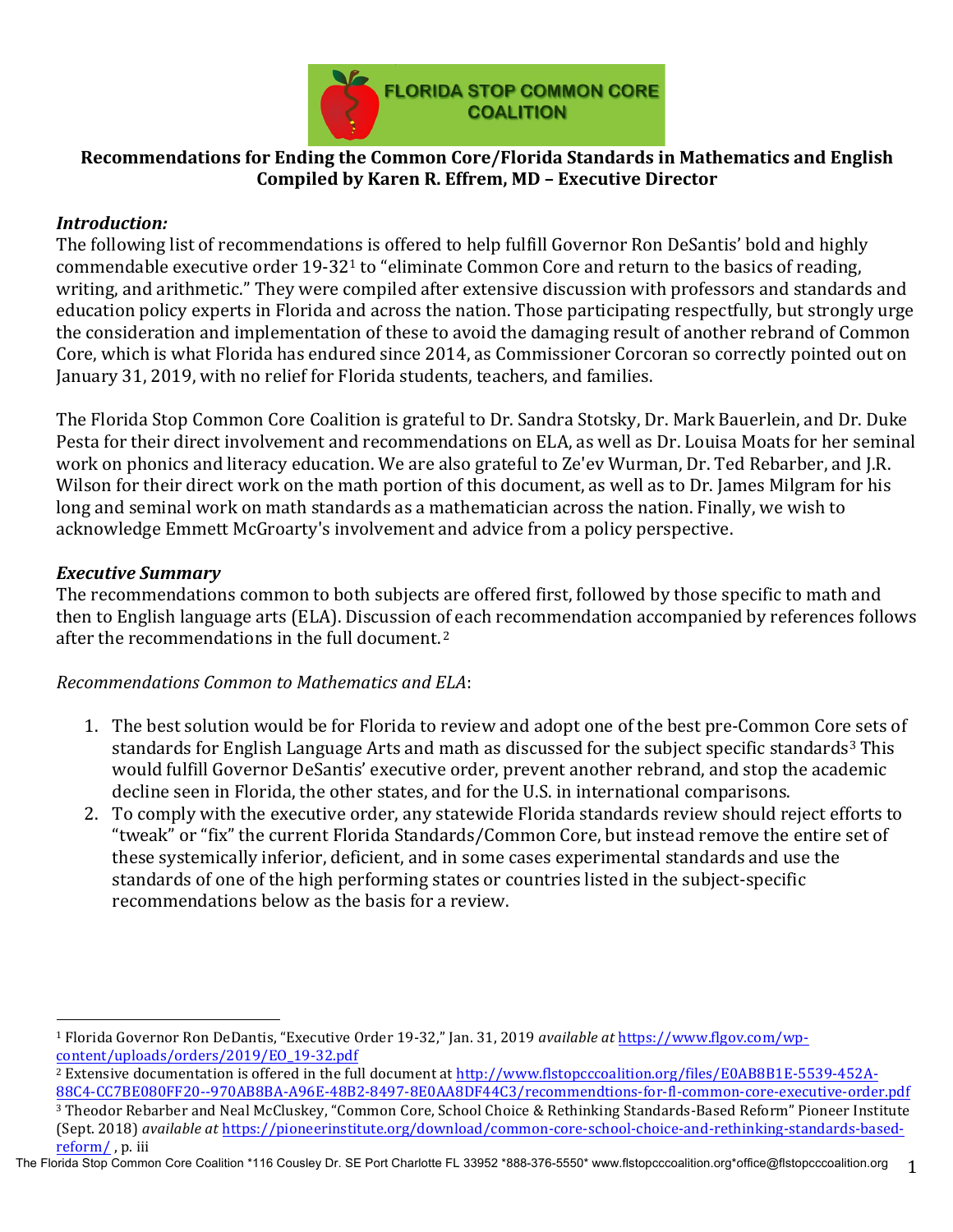- 3. The premises of the Common Core are fundamentally defective. Having the public comment on individual standards implies that the standards need to be tweaked, or adjusted, at specific passages. It will thus likely lead to a repeat of the rebranding that occurred in 2014, and is an implicit rejection of the Governor's directive to "eliminate Common Core and return to the basics of reading, writing, and arithmetic." Public comment on individual standards will not fix the systemic sequential flaws of the current math standards nor address needed content that is not present in the standards for either subject. Intentionally or not, constraining comments in this manner limits the ability of parents and other citizens to make broader points about the standards and gives the impression that public input is not really welcome.
- 4. Completely reject "social-emotional learning" or "21<sup>st</sup> Century" psychosocial skills in the standards, such as "grit/perseverance" or a "growth mindset." Both the math and the ELA standards are supposed to be and have been portrayed as rigorous academic content standards, and should focus on subject-matter academic content.<sup>4</sup> The research supporting such fuzzy standards is unreliable and some of it borders on fraudulent.
- 5. Prominently include, especially for review of the high school standards, content experts (*e.g.*, professors of mathematics, engineering, and physics as opposed to professors of mathematics education) in the subject matter standards for final review. Some of the experts reviewing the standards for younger students should have strong abilities in child development to make sure that new standards are developmentally appropriate, a glaring problem with Common Core.

# *Recommendations for the Mathematics Standards:*

- 1. Standards that could be reviewed and offered include those of high performing states prior to Common Core - California (1997),<sup>5</sup> Indiana (2006),<sup>6</sup> Minnesota (2007),<sup>7</sup> or Massachusetts (2000- $2004$ <sup>8</sup> - or countries, such as Singapore and Japan. The Washington Exemplary Math Standards<sup>9</sup> (WEMS), developed by a group of Washington math educators, parents, mathematicians, and science professionals, although not adopted by a state, could be offered as well, since they are a sterling example of high quality standards development after a consensus of the most important stakeholders in math education.
- 2. Math standards should promote the actual performance of math problems in a much higher percentage than understanding, thinking about, or communicating about mathematical concepts, especially in the earlier grades, as is done in high performing nations like Singapore and Japan and in high performing states prior to Common Core, such as Massachusetts and California.
- 3. To be of high quality, math standards must include necessary math content standards that Common Core fails to include, discussed in the full document.

http://www.lausd.net/Corona\_EL/PLC\_files/mathfrwkcomplete.pdf

 

<sup>&</sup>lt;sup>4</sup> Karen Effrem and Jane Robbins, "Social-Emotional Learning: K–12 Education as New Age Nanny State," Pioneer Institute (March, 2019), *available at* http://pioneerinstitute.org/download/social-emotional-learning-k-12-education-as-new-age-nanny-state/. <sup>5</sup> The California math standards were approved in 1997. The latest framework based on them was in 2006. See

<sup>6</sup> See 

http://web.archive.org/web/20090806121758/http:/dc.doe.in.gov/Standards/AcademicStandards/PrintLibrary/index.shtml , which are the last adopted Indiana pre-Common Core standards. This link also contains an excellent 2009 framework that was not adopted in the run-up to Common Core adoption.

<sup>&</sup>lt;sup>7</sup> Minnesota Department of Education, "Minnesota Academic Standards - Mathematics K-12 2007 version", *available at* https://education.mn.gov/mdeprod/idcplg?IdcService=GET\_FILE&dDocName=005247&RevisionSelectionMethod=latestRelease d&Rendition=primary

<sup>&</sup>lt;sup>8</sup> The original 2000 Massachusetts standards were updated in May of 2004 to include standards for grades 3, 5, & 7.

<sup>9</sup> *See* https://app.box.com/s/aoj3bqshb2i8nsyxpj1qky8nysopp32h.